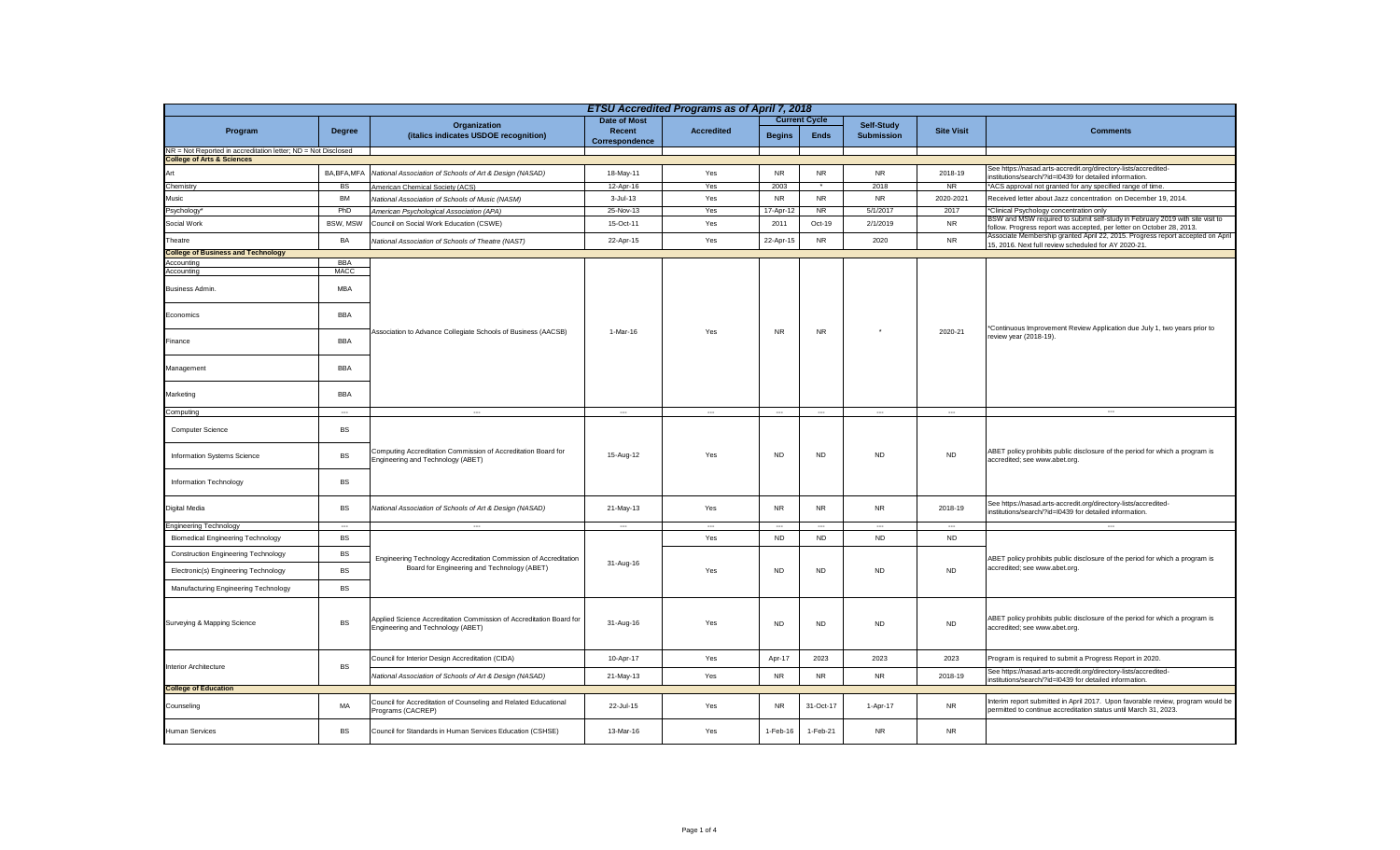| <b>ETSU Accredited Programs as of April 7, 2018</b>                                                                            |                                          |                                                                                                                                         |                          |                   |                      |             |                   |                   |                                                                                                                                                                                                                                                                                                                                                                                                                                                                                                                    |  |
|--------------------------------------------------------------------------------------------------------------------------------|------------------------------------------|-----------------------------------------------------------------------------------------------------------------------------------------|--------------------------|-------------------|----------------------|-------------|-------------------|-------------------|--------------------------------------------------------------------------------------------------------------------------------------------------------------------------------------------------------------------------------------------------------------------------------------------------------------------------------------------------------------------------------------------------------------------------------------------------------------------------------------------------------------------|--|
|                                                                                                                                | <b>Degree</b>                            | Organization<br>(italics indicates USDOE recognition)                                                                                   | <b>Date of Most</b>      | <b>Accredited</b> | <b>Current Cycle</b> |             | Self-Study        |                   |                                                                                                                                                                                                                                                                                                                                                                                                                                                                                                                    |  |
| Program                                                                                                                        |                                          |                                                                                                                                         | Recent<br>Correspondence |                   | <b>Begins</b>        | <b>Ends</b> | <b>Submission</b> | <b>Site Visit</b> | <b>Comments</b>                                                                                                                                                                                                                                                                                                                                                                                                                                                                                                    |  |
| NR = Not Reported in accreditation letter; ND = Not Disclosed<br><b>College of Clinical and Rehabilitative Health Sciences</b> |                                          |                                                                                                                                         |                          |                   |                      |             |                   |                   |                                                                                                                                                                                                                                                                                                                                                                                                                                                                                                                    |  |
|                                                                                                                                |                                          |                                                                                                                                         |                          |                   |                      |             |                   |                   |                                                                                                                                                                                                                                                                                                                                                                                                                                                                                                                    |  |
| Cardiopulmonary Science                                                                                                        | <b>BS</b>                                | Commission on Accreditation for Respiratory Care (CoARC)                                                                                | 1-Aug-16                 | Yes               | <b>NR</b>            | <b>NR</b>   | Sep-18            | Mar-19            | BS Degree Respiratory Care Program                                                                                                                                                                                                                                                                                                                                                                                                                                                                                 |  |
| Radiologic Science (formerly Radiography and<br>Imaging Sciences)                                                              | <b>BS</b>                                | Joint Review Committee on Education in Radiologic Technology<br><b>JRCERT)</b>                                                          | 22-Jan-16                | Yes               | 2011                 | 2019        |                   | 2019              | Self-study required in third quarter of 2018. Site visit will be scheduled for third<br>quarter of 2019.                                                                                                                                                                                                                                                                                                                                                                                                           |  |
| Nutrition and Foods                                                                                                            | BS                                       | Accreditation Council for Education in Nutrition and Dietetics<br><b>ACENDI</b>                                                         | 23-Jul-14                | Yes               | 5-Aug-09             | 2018        | 2018              | 2018              |                                                                                                                                                                                                                                                                                                                                                                                                                                                                                                                    |  |
| Clinical Nutrition - Dietetic Internship                                                                                       | MS                                       | Accreditation Council for Education in Nutrition and Dietetics<br>ACEND)                                                                | 11-Jun-15                | Yes               | 11-Aug-09            | 2018        | 2018              | 2018              |                                                                                                                                                                                                                                                                                                                                                                                                                                                                                                                    |  |
| Audiology                                                                                                                      | AuD                                      | Council on Academic Accreditation in Audiology and Speech-<br>Language Pathology, American Speech-Language-Hearing<br>Association (CAA) | 6-Mar-12                 | Yes               | 1-Apr-12             | 31-Mar-20   |                   | <b>NR</b>         | *Annual report to be submitted on February 1 of each year.                                                                                                                                                                                                                                                                                                                                                                                                                                                         |  |
| Speech-Language Pathology (formerly<br>Communicative Disorders)                                                                | MS                                       | Council on Academic Accreditation in Audiology and Speech-<br>Language Pathology, American Speech-Language-Hearing<br>Association (CAA) | 6-Mar-12                 | Yes               | 1-Apr-12             | 31-Mar-20   | $\star$           | <b>NR</b>         | *Annual report to be submitted on February 1 of each year.                                                                                                                                                                                                                                                                                                                                                                                                                                                         |  |
| Dental Hygiene                                                                                                                 | <b>BSDH</b>                              | Commission on Dental Accreditation, American Dental Association<br>CODA)                                                                | 16-Feb-12                | Yes               | <b>NR</b>            | <b>NR</b>   | 2017              | 2018              |                                                                                                                                                                                                                                                                                                                                                                                                                                                                                                                    |  |
| Physical Therapy                                                                                                               | DPT                                      | Commission on Accreditation in Physical Therapy Education<br>(CAPTE)                                                                    | 30-Apr-14                | Yes               | 24-Apr-14            | 30-Jun-23   | <b>Fall 2022</b>  | <b>Fall 2022</b>  | The Doctorate in Physical Therapy Program at East Tennessee State University<br>s accredited by the Commission On Accreditation in Physical Therapy Education<br>(CAPTE), 1111 North Fairfax Street, Alexandria, Virginia 22314; telephone: 703-<br>706-3245; email: accreditation@apta.org; website: http://www.capteonline.org.                                                                                                                                                                                  |  |
| <b>College of Public Health</b>                                                                                                |                                          |                                                                                                                                         |                          |                   |                      |             |                   |                   |                                                                                                                                                                                                                                                                                                                                                                                                                                                                                                                    |  |
|                                                                                                                                | <b>BSEH. MSEH</b>                        | National Environmental Health Science and Protection Accreditation<br>Council (EHAC)                                                    | 18-Jul-12                | Yes               | 2012                 |             | 1-Dec-17          | 2018              |                                                                                                                                                                                                                                                                                                                                                                                                                                                                                                                    |  |
| <b>Environmental Health</b>                                                                                                    |                                          | Council on Education for Public Health* (CEPH)                                                                                          | 22-Jun-15                | Yes               | <b>NR</b>            | $1-Jul-22$  | 2021              | <b>NR</b>         | 'The College of Public Health, including all academic programs, is accredited by<br>CEPH                                                                                                                                                                                                                                                                                                                                                                                                                           |  |
| <b>Environmental Health Sciences</b>                                                                                           | PhD                                      | Council on Education for Public Health* (CEPH)                                                                                          | 22-Jun-15                | Yes               | <b>NR</b>            | $1-Jul-22$  | 2021              | <b>NR</b>         | 'The College of Public Health, including all academic programs, is accredited by<br>CEPH                                                                                                                                                                                                                                                                                                                                                                                                                           |  |
| <b>Public Health</b>                                                                                                           |                                          | BS, MPH, DrPH Council on Education for Public Health* (CEPH)                                                                            | 22-Jun-15                | Yes               | <b>NR</b>            | 1-Jul-22    | 2021              | <b>NR</b>         | 'The College of Public Health, including all academic programs, is accredited by<br>CEPH                                                                                                                                                                                                                                                                                                                                                                                                                           |  |
| <b>Health Sciences</b>                                                                                                         | BS                                       | Council on Education for Public Health* (CEPH)                                                                                          | 22-Jun-15                | Yes               | <b>NR</b>            | 1-Jul-22    | 2021              | <b>NR</b>         | *The College of Public Health, including all academic programs, is accredited by<br>CEPH                                                                                                                                                                                                                                                                                                                                                                                                                           |  |
| <b>College of Nursing</b>                                                                                                      |                                          |                                                                                                                                         |                          |                   |                      |             |                   |                   |                                                                                                                                                                                                                                                                                                                                                                                                                                                                                                                    |  |
| Nursing                                                                                                                        | <b>BSN</b>                               | Commission on Collegiate Nursing Education (CCNE)                                                                                       | 12-May-11                | Yes               | 29-Sep-10            | 30-Jun-21   | Summer 2017       | Fall 2017         | In 2016, all programs were put on the same schedule; therefore the next site visit<br>will occur in October 2017.                                                                                                                                                                                                                                                                                                                                                                                                  |  |
| Nursing                                                                                                                        | MSN (delivered<br>through TN<br>eCampus) | Accreditation Commission For Education in Nursing (ACEN)                                                                                | 1-Feb-18                 | Yes               | <b>NR</b>            | NR          | N/A               | Fall 2019         | In February 2017, ETSU notified TBR and SACSCOC that ETSU would no longer<br>participate in the TN eCampus collaborative for delivery of this program, effective<br>fall 2017. ETSU students enrolled in the program delivered through TN<br>eCampus at the time of termination were transitioned to the on-campus MSN<br>program. The on-campus MSN is currently seeking accreditation with CCNE and<br>is seeking continued accreditation with ACEN. Notification of continued<br>accreditation received 2/1/18. |  |
| Nursing                                                                                                                        | <b>DNP</b>                               | Commission on Collegiate Nursing Education (CCNE)                                                                                       | 22-May-13                | Yes               | 8-Oct-12             | 30-Jun-18   | Summer 2017       | Fall 2017*        | In 2016, all programs were put on the same schedule; therefore the next site visit<br>will occur in October 2017.                                                                                                                                                                                                                                                                                                                                                                                                  |  |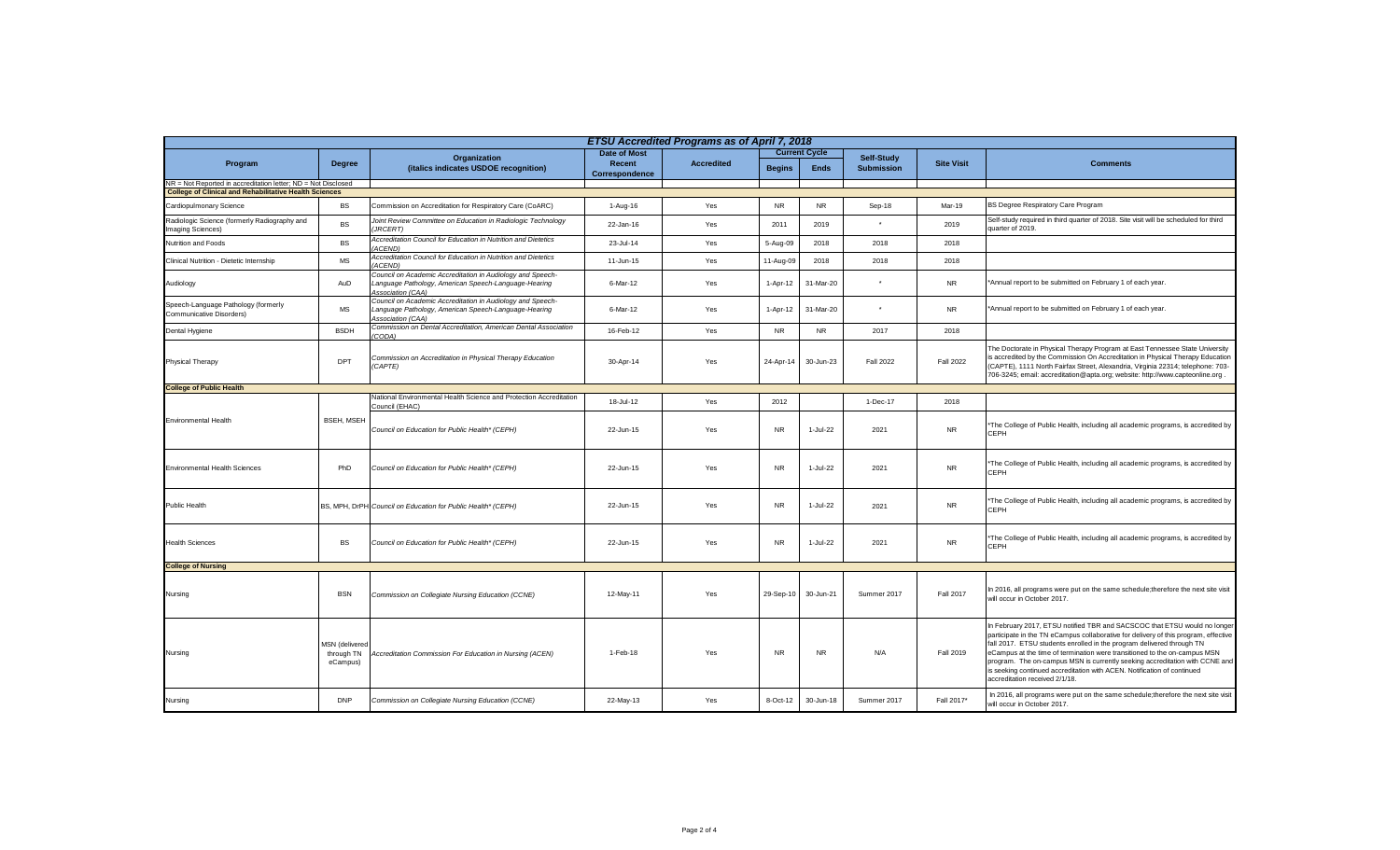| <b>ETSU Accredited Programs as of April 7, 2018</b>                           |                                             |                                                                                                                                                                                                                            |                                 |                   |               |             |                                 |                   |                                                   |  |
|-------------------------------------------------------------------------------|---------------------------------------------|----------------------------------------------------------------------------------------------------------------------------------------------------------------------------------------------------------------------------|---------------------------------|-------------------|---------------|-------------|---------------------------------|-------------------|---------------------------------------------------|--|
|                                                                               | <b>Current Cycle</b><br><b>Date of Most</b> |                                                                                                                                                                                                                            |                                 |                   |               |             |                                 |                   |                                                   |  |
| Program                                                                       | <b>Degree</b>                               | Organization<br>(italics indicates USDOE recognition)                                                                                                                                                                      | Recent                          | <b>Accredited</b> | <b>Begins</b> | <b>Ends</b> | Self-Study<br><b>Submission</b> | <b>Site Visit</b> | <b>Comments</b>                                   |  |
|                                                                               |                                             |                                                                                                                                                                                                                            | Correspondence                  |                   |               |             |                                 |                   |                                                   |  |
| NR = Not Reported in accreditation letter; ND = Not Disclosed                 |                                             |                                                                                                                                                                                                                            |                                 |                   |               |             |                                 |                   |                                                   |  |
| <b>College of Medicine</b>                                                    |                                             |                                                                                                                                                                                                                            |                                 |                   |               |             |                                 |                   |                                                   |  |
| Medicine                                                                      | <b>MD</b>                                   | Liaison Committee on Medical Education (LCME)                                                                                                                                                                              | 21-Oct-14                       | Yes               | <b>NR</b>     | <b>NR</b>   | <b>NR</b>                       | 2019-20           |                                                   |  |
|                                                                               |                                             |                                                                                                                                                                                                                            |                                 |                   |               |             |                                 |                   |                                                   |  |
| <b>Academic Program</b>                                                       |                                             |                                                                                                                                                                                                                            |                                 |                   |               |             |                                 |                   |                                                   |  |
| Pharmacy                                                                      | PharmD                                      | Accreditation Council for Pharmacy Education (ACPE)                                                                                                                                                                        | June 23-25, 2016                | Yes               | <b>NR</b>     | 24-Jun-24   | NR*                             | 2023-24           | 'Interim report to be submitted by April 1, 2020. |  |
| <b>ETSU Institutional Accreditations</b>                                      |                                             |                                                                                                                                                                                                                            |                                 |                   |               |             |                                 |                   |                                                   |  |
| Southern Association of Colleges and Schools Commission on Colleges (SACSCOC) |                                             |                                                                                                                                                                                                                            | 13-Jan-15                       | Yes               | 2013          | 2023        | 2022                            | Spring 2023       |                                                   |  |
| Council for the Accreditation of Educator Preparation (CAEP)                  |                                             |                                                                                                                                                                                                                            | 23-May-14                       | Yes               | NR            | <b>NR</b>   | <b>NR</b>                       | <b>Fall 2020</b>  |                                                   |  |
|                                                                               |                                             |                                                                                                                                                                                                                            |                                 |                   |               |             |                                 |                   |                                                   |  |
|                                                                               |                                             | <b>CAEP Programs</b><br>Biology                                                                                                                                                                                            | <b>Grade Levels</b><br>$7 - 12$ |                   |               |             |                                 |                   |                                                   |  |
|                                                                               |                                             | hemistry:                                                                                                                                                                                                                  | $7 - 12$                        |                   |               |             |                                 |                   |                                                   |  |
|                                                                               |                                             | ESL (English as a Second Language)                                                                                                                                                                                         | PreK-12                         |                   |               |             |                                 |                   |                                                   |  |
|                                                                               |                                             | Early Childhood Care & Services                                                                                                                                                                                            | $9 - 12$                        |                   |               |             |                                 |                   |                                                   |  |
|                                                                               |                                             | Early Childhood Education                                                                                                                                                                                                  | $PK-3$                          |                   |               |             |                                 |                   |                                                   |  |
|                                                                               |                                             | Earth Science<br>Economics                                                                                                                                                                                                 | $7 - 12$<br>$7 - 12$            |                   |               |             |                                 |                   |                                                   |  |
|                                                                               |                                             | <b>Elementary Education</b>                                                                                                                                                                                                | K-6                             |                   |               |             |                                 |                   |                                                   |  |
|                                                                               |                                             | inglish                                                                                                                                                                                                                    | $7 - 12$                        |                   |               |             |                                 |                   |                                                   |  |
|                                                                               |                                             | amily & Consumer Sciences                                                                                                                                                                                                  | $5 - 12$                        |                   |               |             |                                 |                   |                                                   |  |
|                                                                               |                                             | ood Management Production<br>rench                                                                                                                                                                                         | $9 - 12$<br>$7-12$              |                   |               |             |                                 |                   |                                                   |  |
|                                                                               |                                             | Geography                                                                                                                                                                                                                  | $7 - 12$                        |                   |               |             |                                 |                   |                                                   |  |
|                                                                               |                                             | German                                                                                                                                                                                                                     | $7-12$                          |                   |               |             |                                 |                   |                                                   |  |
|                                                                               |                                             | Government                                                                                                                                                                                                                 | $7-12$                          |                   |               |             |                                 |                   |                                                   |  |
|                                                                               |                                             | Health and Wellness Education                                                                                                                                                                                              | $K-12$                          |                   |               |             |                                 |                   |                                                   |  |
|                                                                               |                                             | History<br>nstructional Leadership License - Aspiring                                                                                                                                                                      | $7-12$<br>PreK-12               |                   |               |             |                                 |                   |                                                   |  |
|                                                                               |                                             | nstructional Leadership License - Beginning                                                                                                                                                                                | PreK-12                         |                   |               |             |                                 |                   |                                                   |  |
|                                                                               |                                             | nstrumental/ General Music                                                                                                                                                                                                 | $K-12$                          |                   |               |             |                                 |                   |                                                   |  |
|                                                                               |                                             | Library Information Specialist                                                                                                                                                                                             | PreK-12                         |                   |               |             |                                 |                   |                                                   |  |
|                                                                               |                                             | Mathematics                                                                                                                                                                                                                | $7 - 12$                        |                   |               |             |                                 |                   |                                                   |  |
|                                                                               |                                             | <b>Middle Grades</b><br>Physical Education                                                                                                                                                                                 | $4 - 8$<br>$K-12$               |                   |               |             |                                 |                   |                                                   |  |
|                                                                               |                                             | hysics                                                                                                                                                                                                                     | $7 - 12$                        |                   |               |             |                                 |                   |                                                   |  |
|                                                                               |                                             | <sup>2</sup> sychology                                                                                                                                                                                                     | $9 - 12$                        |                   |               |             |                                 |                   |                                                   |  |
|                                                                               |                                             | Reading Specialist                                                                                                                                                                                                         | PreK-12                         |                   |               |             |                                 |                   |                                                   |  |
|                                                                               |                                             | School Counselor<br><b>School Social Worker</b>                                                                                                                                                                            | PreK-12<br>PreK-12              |                   |               |             |                                 |                   |                                                   |  |
|                                                                               |                                             | Sociology                                                                                                                                                                                                                  | $9 - 12$                        |                   |               |             |                                 |                   |                                                   |  |
|                                                                               |                                             | Spanish                                                                                                                                                                                                                    | $7 - 12$                        |                   |               |             |                                 |                   |                                                   |  |
|                                                                               |                                             | Special Education: Comprehensive                                                                                                                                                                                           | $K-12$                          |                   |               |             |                                 |                   |                                                   |  |
|                                                                               |                                             | Special Education: Early Childhood                                                                                                                                                                                         | $PK-3$                          |                   |               |             |                                 |                   |                                                   |  |
|                                                                               |                                             | Special Education: Modified<br>Speech Communication                                                                                                                                                                        | $K-12$<br>$7 - 12$              |                   |               |             |                                 |                   |                                                   |  |
|                                                                               |                                             | Speech/Language Pathologist                                                                                                                                                                                                | PreK-12                         |                   |               |             |                                 |                   |                                                   |  |
|                                                                               |                                             | Fech/Engineering Education                                                                                                                                                                                                 | $5 - 12$                        |                   |               |             |                                 |                   |                                                   |  |
|                                                                               |                                             | Fechnology Education                                                                                                                                                                                                       | $5 - 12$                        |                   |               |             |                                 |                   |                                                   |  |
|                                                                               |                                             | Textile/Apparel Prod/Svc Mgmt<br>Theatre                                                                                                                                                                                   | $9 - 12$<br>$K-12$              |                   |               |             |                                 |                   |                                                   |  |
|                                                                               |                                             | Visual Arts                                                                                                                                                                                                                | $K-12$                          |                   |               |             |                                 |                   |                                                   |  |
|                                                                               |                                             | Vocal/General Music                                                                                                                                                                                                        | $K-12$                          |                   |               |             |                                 |                   |                                                   |  |
|                                                                               |                                             |                                                                                                                                                                                                                            |                                 |                   |               |             |                                 |                   |                                                   |  |
|                                                                               |                                             | <b>ETSU programs seeking accreditation</b>                                                                                                                                                                                 |                                 |                   |               |             |                                 |                   |                                                   |  |
| <b>Academic Program</b>                                                       |                                             | Degree Level Accrediting Agency<br>National Association of Schools of Public Affairs and Administration                                                                                                                    |                                 |                   |               |             |                                 |                   |                                                   |  |
| Public Administration                                                         | MPA, MCM                                    | (NASPAA)                                                                                                                                                                                                                   |                                 |                   |               |             |                                 |                   |                                                   |  |
| Media and Communication                                                       | BA, BS                                      | Accreditation Council on Education in Journalism and Mass                                                                                                                                                                  |                                 |                   |               |             |                                 |                   |                                                   |  |
| Engineering                                                                   | <b>BSE</b>                                  | Communications (ACEJMC)<br>Accreditation Board for Engineering and Technology (ABET)                                                                                                                                       |                                 |                   |               |             |                                 |                   |                                                   |  |
| Human Services                                                                | <b>MS</b>                                   | Council for Standards in Human Services Education (CSHSE)                                                                                                                                                                  |                                 |                   |               |             |                                 |                   |                                                   |  |
| TN Joint Doctor of Nusing Practice                                            | <b>DNP</b>                                  | Commission on Collegiate Nursing Education (CCNE)                                                                                                                                                                          |                                 |                   |               |             |                                 |                   |                                                   |  |
| Master of Science in Nursing (campus delivery)                                | <b>MSN</b>                                  | Commission on Collegiate Nursing Education (CCNE)                                                                                                                                                                          |                                 |                   |               |             |                                 |                   |                                                   |  |
|                                                                               |                                             |                                                                                                                                                                                                                            |                                 |                   |               |             |                                 |                   |                                                   |  |
|                                                                               |                                             | Individuals who wish to obtain or review documents describing accreditation, approval, or licensing should contact the Office of Planning and Decision Support: Institutional Effectiveness and Assessment for assistance. |                                 |                   |               |             |                                 |                   |                                                   |  |
|                                                                               |                                             |                                                                                                                                                                                                                            |                                 |                   |               |             |                                 |                   |                                                   |  |